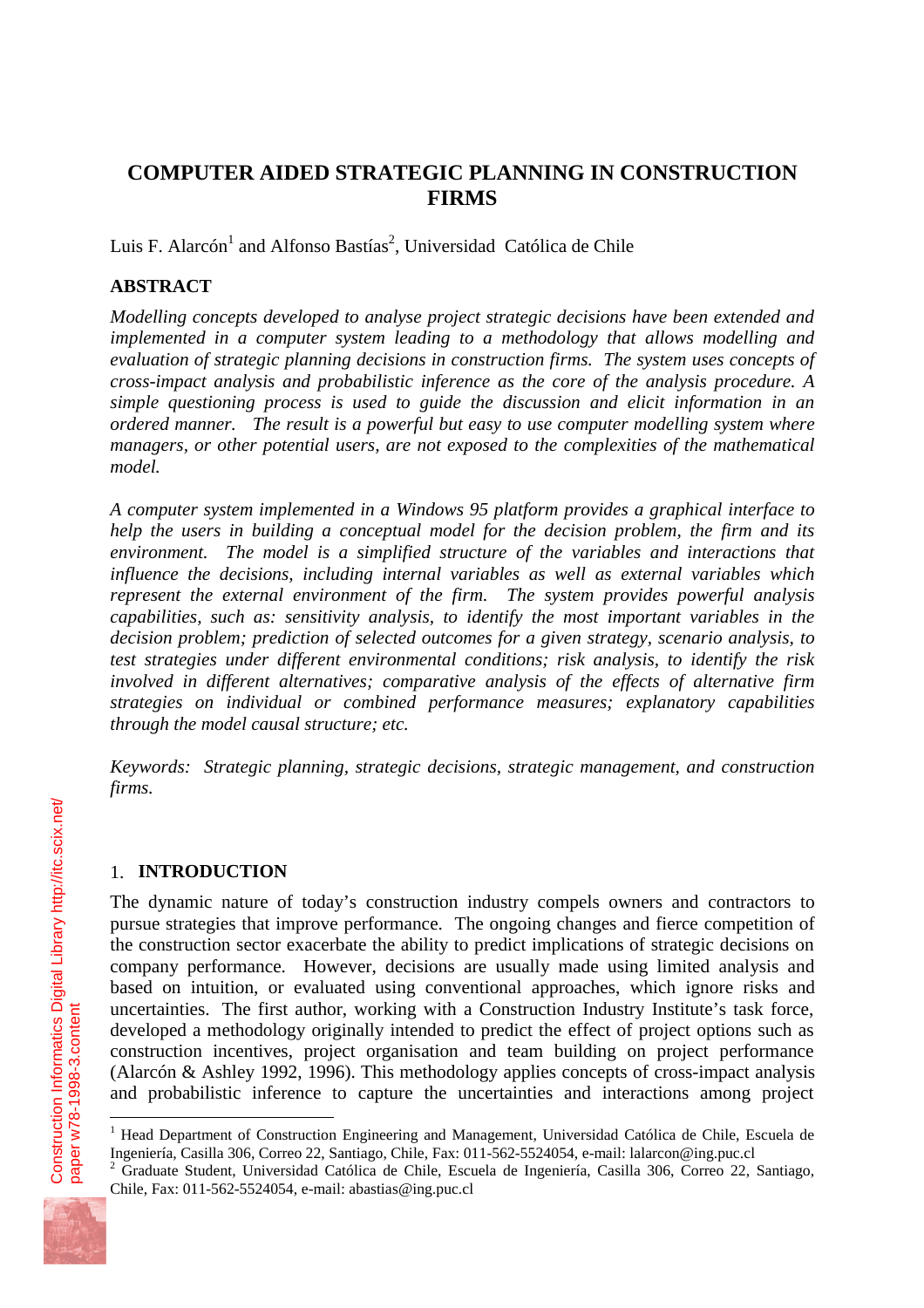variables allowing the explicit incorporation of these elements in the decision analysis process. This methodology has been further developed and applied to other decision problems in the last five years (O'Ryan et al 1997), (Akel et al 1996), (Venegas & Alarcón 1997).

This paper describes the application of this modelling methodology to the evaluation of strategic planning decisions in a construction firm using GPM 2.0 (General Performance Model), a computer implementation of the modelling concepts, developed by the second author, which include a highly interactive interface to support the modelling process. So far, this methodology has been applied in four construction firms with very good results; several other cases are currently under study.

The system has been implemented in a PC microcomputer platform for Windows 95  $\&$ Windows NT, using the development environment Visual of Microsoft, programming language  $C +$ . The hardware required to operate the software is PENTIUM or better machines with at least 16 MB RAM and a minimum of 30 MB of hard disk space available.

#### 2. **MODELING PROCESS**

## **Building a Conceptual Model of the Firm and External Environment**

The computer system has a graphical interface designed to help the users in building a conceptual model, which represents the variables, and interactions that influence the strategies under analysis. As an example, Figure 1 shows the conceptual model developed to analyse strategic decisions for PRECON Inc., a construction company.



*Figure 1. Conceptual Model for Company Performance*

The model was built by the company managers to analyse the impact of prospective strategies on the company strategic objectives. It has six levels (from left to right): external agents, strategies, internal agents, process, outcomes and combined performance. Starting with the left-hand side of the model, each layer represents alternatives for each strategy, for instance,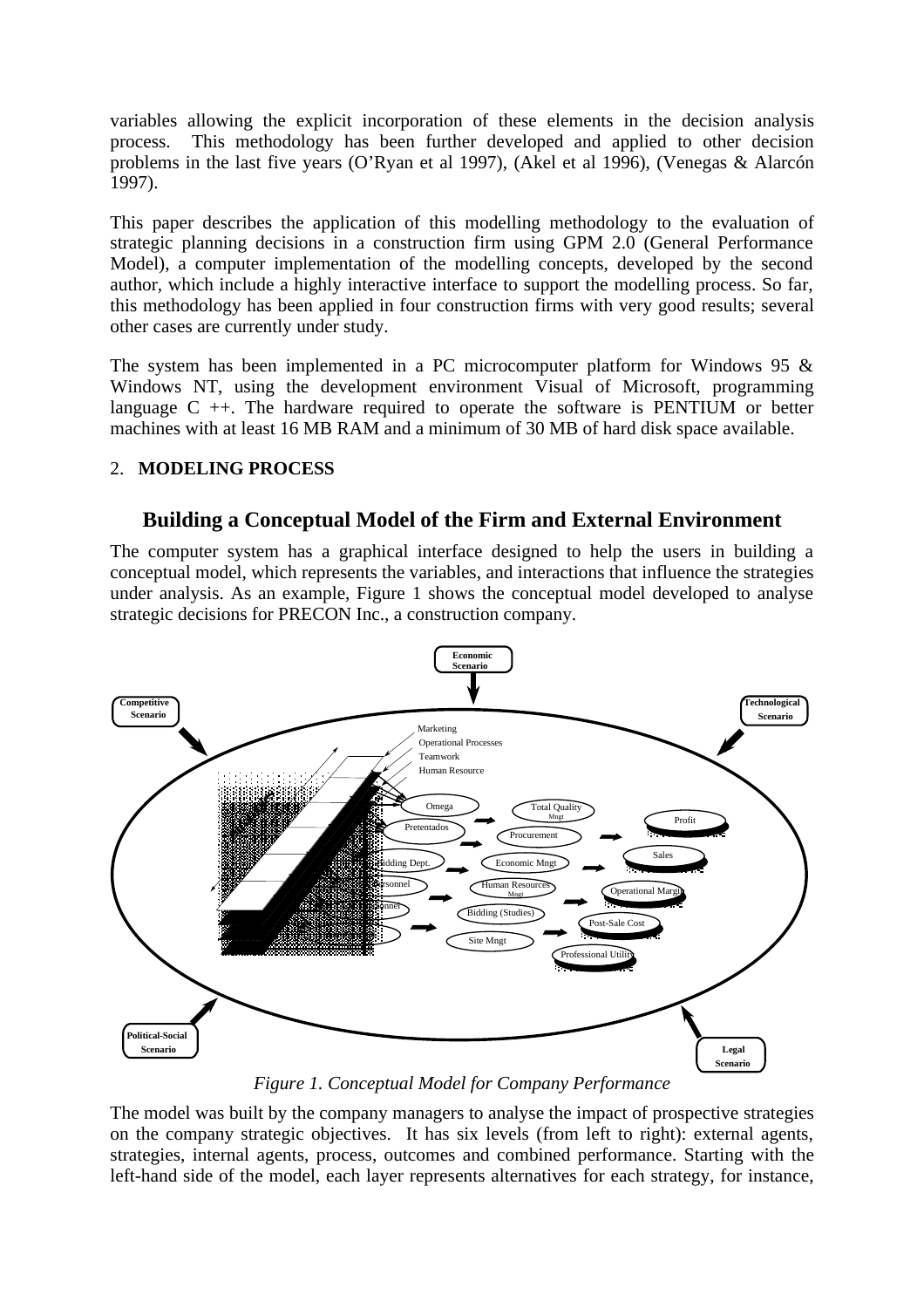several alternatives for a marketing strategy or a human resource strategy. There are many alternatives and combinations of alternatives for each strategy. A specific marketing plan can be combined with a specific human resource program and choices among the other option areas to form a combined strategy.

Figure 2 shows the model-input screen with GPM release 2.0. Following the strategies or decision options there is a set of variables that is directly affected by them; these variables are called internal agents. Each alternative strategy is assessed as to its probable impact on internal agent. The internal agents, in turn, propagate these effects through interactions among themselves and with processes. The model is defined as a set of variables whose effects propagate from left to right, where each variable is modelled internally as a set of five mutually exclusive and collectively exhaustive events. The events represent the existing range of performance for each variable.



*Figure 2. Model Input Screen*

# **Assessment of Strategies' Effects**

A strategy represents the decisions under evaluation in the model. The effect of the strategies on internals agents of the model must be specified for different alternatives. For instance, in the example shown in Figure 1 an alternative can be characterised by the presence or absence of certain strategy characteristic. The user must specify the main characteristics that will define the strategy and the system automatically generates all the possible alternatives. Figure 3 shows the alternatives generated by the system to represent different first order strategies; a similar table can be created for each one of the specific strategies when their characteristics have been specified.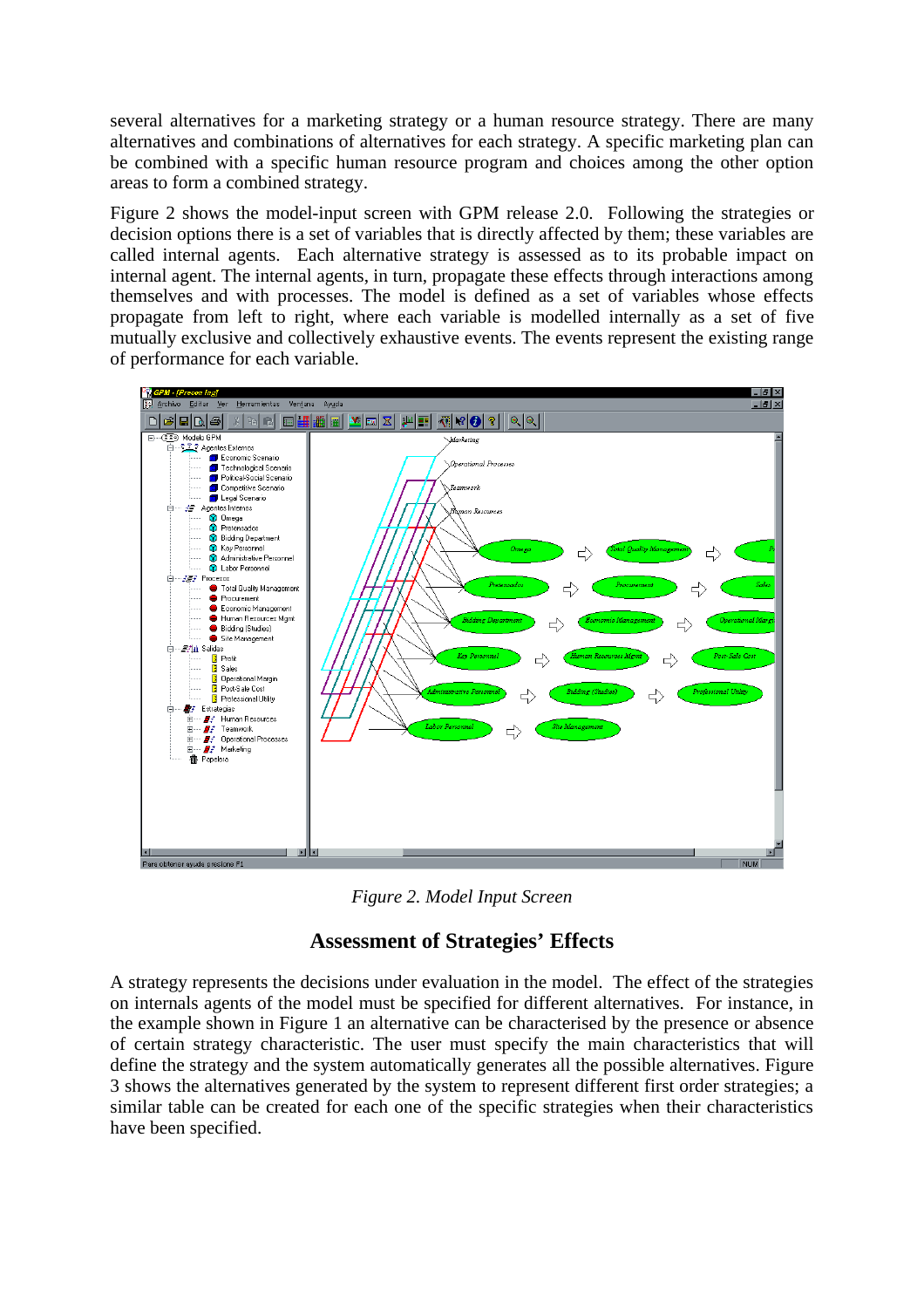| GPM - [Precon Ing:3]<br>Archivo<br>Editar<br>B.<br>Ver | Herramientas |                | Ventana<br>п           |                  | Ayuda     |          |                             |                           |               |                          |                 |                                                                                                             | $\Box$ $\times$<br>$   \times$ |
|--------------------------------------------------------|--------------|----------------|------------------------|------------------|-----------|----------|-----------------------------|---------------------------|---------------|--------------------------|-----------------|-------------------------------------------------------------------------------------------------------------|--------------------------------|
| 凶<br>鱼<br>口<br>[4]<br>ľ                                | $\chi$<br>咱  | 8              | 丽                      | 鼺                | 扁         |          | $\mathbf{v}$ $\mathbf{m}$ , | $ \mathbf{x} $            | <b>SACT</b>   |                          |                 | $\left\Vert \mathbf{V}\right\Vert \mathbf{V}\left\Vert \mathbf{Q}\right\Vert \mathbf{V}\right\Vert$<br> Q Q |                                |
| First Order Strategies                                 |              |                |                        |                  |           |          |                             |                           |               |                          |                 |                                                                                                             |                                |
|                                                        | Alternative  | Human Resource | Strategies<br>Teamwork | Operational Proc | Marketing | Omega    | Pretersados                 | <b>Bidding Department</b> | Key Personnel | Administrative Personnel | Labor Personnel |                                                                                                             |                                |
|                                                        | 1            |                |                        |                  |           | PP       | P                           | P                         | PP            | P                        | P               |                                                                                                             |                                |
|                                                        | 2            |                |                        |                  |           | P        | PP                          | PP                        | PP            | 0                        | 0               |                                                                                                             |                                |
|                                                        | 3            |                |                        | œ                |           | $\bf{0}$ | PP                          | P                         | P             | P                        | P               |                                                                                                             |                                |
|                                                        | 4            |                |                        |                  |           | PP       | PP                          | P                         | P             | $\bf{0}$                 | $\bf{0}$        |                                                                                                             |                                |
| <b>TE</b>                                              |              |                |                        |                  |           |          |                             |                           |               |                          |                 |                                                                                                             | 圓                              |
| Para obtener ayuda presione F1                         |              |                |                        |                  |           |          |                             |                           |               |                          |                 | <b>NUM</b>                                                                                                  |                                |

*Figure 3. Impact of Alternative Organisations on Internal Agent*

The effects of each alternative on the model internal agents can be assessed using a conventional scale defined by the user, as shown in Figure 4. The scale considers potential for both positive and negative impacts using five symbols to cover the range of possible outcomes. Each scale symbol is associated with a probabilistic definition. For instance, a high positive impact (PP) on a driver can be defined as one in the upper 20 % of the impact scale. Similarly, a high negative impact can be defined as one in the lower 20 % of the impact scale and the rest of the symbols can be associated to values in between the extremes. A PP (high positive impact) assessment in Figure 3 means that the selected type of strategy will improve the ability to realise the internal agents potential beyond a level with only 20 % probability of being exceeded.

| <b>State</b> | <b>Definition</b>      |
|--------------|------------------------|
| <b>NN</b>    | High negative impact   |
| N            | Medium negative impact |
| O            | No significant impact  |
| P            | Medium Positive impact |
| РP           | High positive impact   |

*Figure 4. Impact Scale*

Each impact must be assessed individually for each internal agent, without taking into account interactions with other internal agents. These types of assessments can be independently collected from specialists for each option such as marketing plans, human resources or teamwork.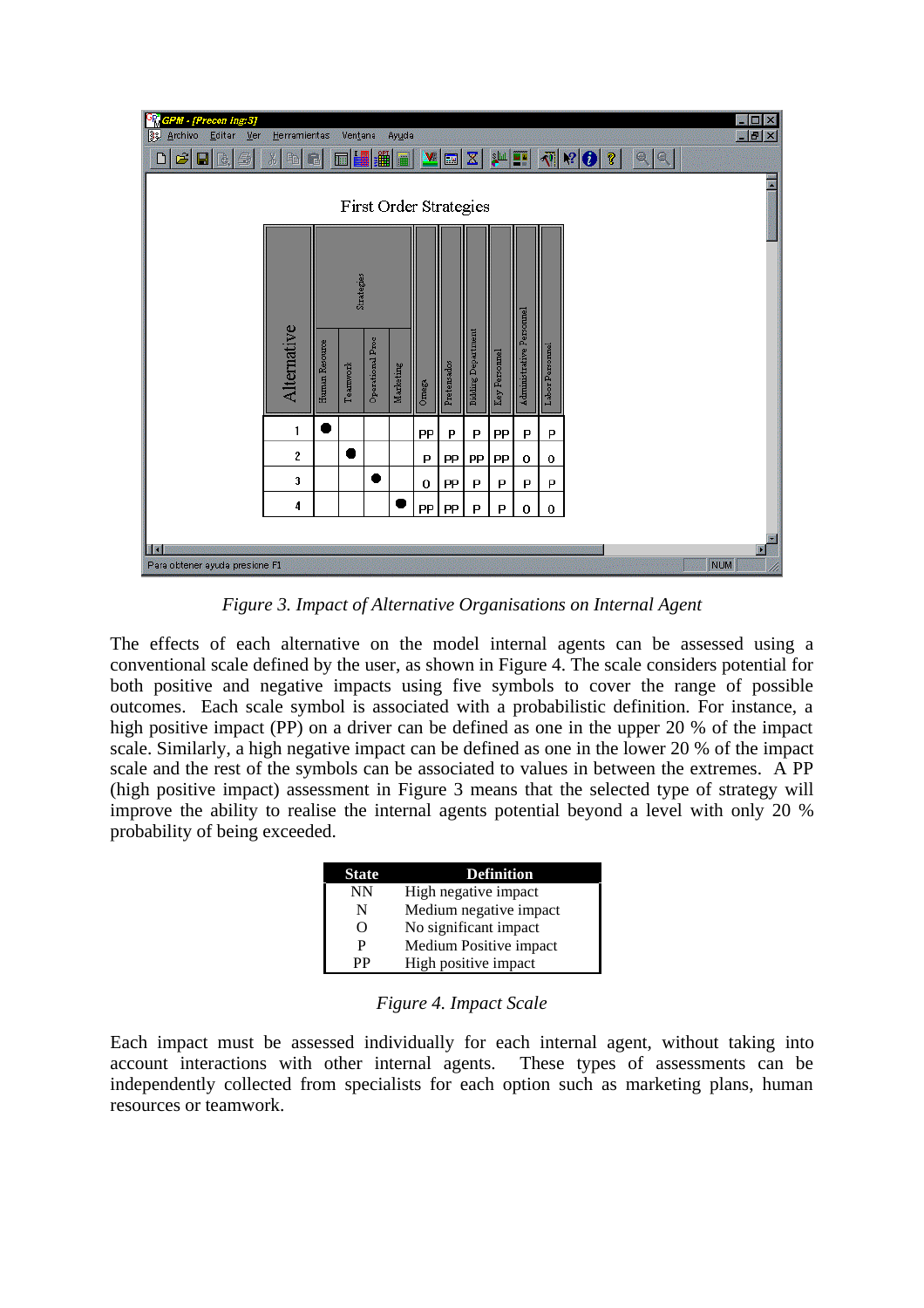## **Cross-Impact Information**

The mathematical model uses concepts of Cross-Impact Analysis (Honton et al, 1985) and Probabilistic Inference. Cross-Impact Analysis (CIA) is a technique specifically designed to study how the interactions of events, present in a mathematical model, affect the probabilities of those events. It is used to analyze the numerous chains of impact that can occur, to determine the overall effect of these chains on the probability that each event will occur. The Cross-Impact concepts have been adapted and extended (Alarcón & Ashley 1998). Among the extensions, a method to combine probabilistic evidence is applied in this system to perform probabilistic inference.

Once the model variables have been identified and input into the computer system, influences and interactions among variables are collected and stored in matrix format. Figure 5 shows a representation scheme developed automatically by the computer system to collect information in the form of a simplified cross-impact matrix. The assessments can be obtained from experts or members of the management team, depending on the type of knowledge required. The users must answer the following question: "If changes were to occur in the column states, how would this affect row states? ". The respondent must indicate the strength and direction of the "*impact*", according to the scale shown in the upper left corner of Figure 5 that is represented by key word or colours in the screen to facilitate review of the assessment process and to obtain a general view of the impact structure of the model.



*Figure 5. Simplified Cross-Impact Matrix*

The questioning process is repeated for all the pairs of variables in the model until the full "occurrence" matrix has been completed. Different parts of the matrix can be filled by different experts or members of the team depending on their experience and knowledge, in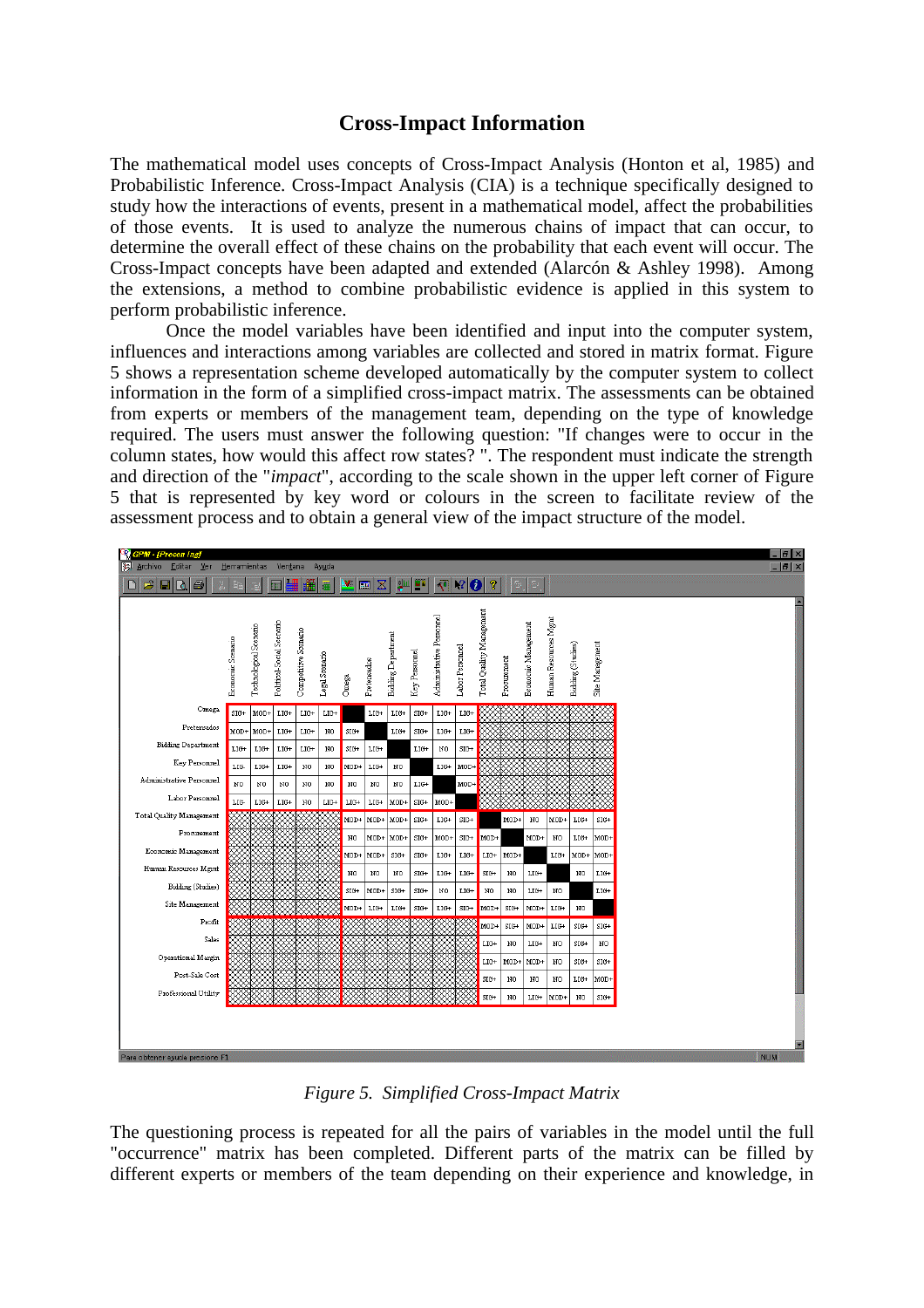this way the matrix becomes a tool for integrating knowledge from different sources. The simplified questioning process described above is used to collect the basic information for the CIA used in the mathematical model. Details on the procedure can be found in (Alarcón & Ashley, 1998).

## **Outcome Measures for Strategic Objectives**

In the next step of the modelling process, users must define the outcome measures they want to use to evaluate their decisions. Six outcome measures were used in the example shown in Figure 1. The system requires a clear definition for each outcome in order to facilitate understanding of all the participants in the modelling process. Figure 6 shows the input screen for performance measures, using Sales for 1998 as an example.

| ropiedades                                                                     |            |           |                  |
|--------------------------------------------------------------------------------|------------|-----------|------------------|
| Nombre   Probabilidad   Unidades<br><b>Betas</b><br>Escenario<br>1998          |            |           |                  |
| Medidad de Desempeño Sales [MM U.F.]                                           |            |           | Datos Beta       |
| Una evaluación del mejor desempeño                                             | 410        | NN<br>Ν   | 311.00<br>340.33 |
| Una evaluación del peor desempeño<br>Una evaluación del desempeño más probable | 300<br>360 | 0<br>P    | 357.75<br>376.08 |
| Una base de desempeño, para medir desviaciones                                 | 360        | <b>PP</b> | 406.33           |
|                                                                                | Actualizar |           | Curva Beta       |
| Cancelar<br>Aceptar                                                            | Aplicar    |           | Ayuda            |

*Figure 6. Input Screen for Outcome Measures*

Once the outcome measures are defined, the users must provide assessments about the variability of the outcome measures using an approach similar to that used in PERT. A pessimistic, optimistic and most likely value for the performance outcome must be assessed. These assessments are used to approximate a probability distribution to represent the variability of the outcomes in the mathematical model calculations.

#### **3. ANALYSIS CAPABILITIES**

#### **Sensitivity Analysis**

Figure 7 shows the ability of the system to provide sensitivity analysis of the different outcome measures to each of the model drivers. The horizontal axis represents the conventional performance scale for the drivers where NN represents the worst performance and PP represents the best performance. Figure 7 is a summary result of the sensitivity analysis; the pie charts show the relative impact of all the Internals Agents on each performance outcomes. For instance, for Sales the Internal Agent with the highest impact is "Key Personnel" and "Administrative Personnel" is the one with the lowest relative impact. Similar analyses can be made for each variable in the model, helping the decision-maker to identify the most relevant variables present in a decision.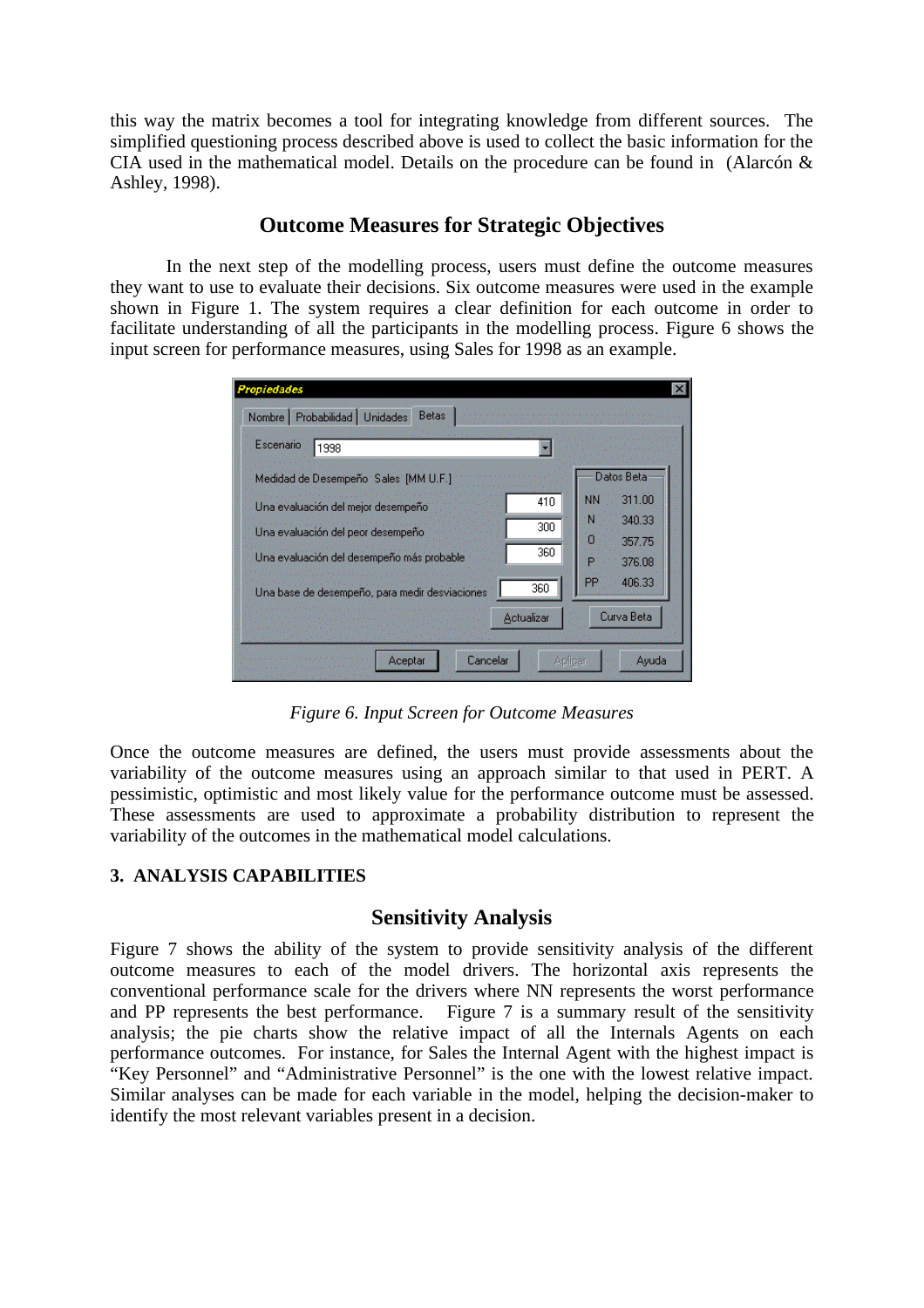

*Figure 7. Outcome Measures' Sensitivity to Internal Agents*

# **Selection of Strategies**

Figure 8 shows the effects of first order strategies on Sales. This analysis can be used to compare alternative strategies. The same analysis can be carried out to compare different alternatives for a given strategy, for instance, users can visualise the impact which selecting alternative marketing strategies may have on Sales or other performance measures and select the best feasible alternative for the particular strategy. A careful review of the results can help the user gain a better understanding of the implications of strategy characteristics and the gains or losses that may result from making changes in their design. At the same time, this information can help to design more efficient monitoring and control procedures within the company.

The system can perform this analysis under different external conditions; represented by the external agents; in this way the system can help the user to analyse the stability of selected strategies to changes in the external conditions. The system can perform many other different analysis, such as: prediction of selected performance outcomes in different timeframes; risk analysis; comparative analysis of the effects of alternative management actions on individual or combined outcome measures; explanatory capabilities through the model causal structure; etc.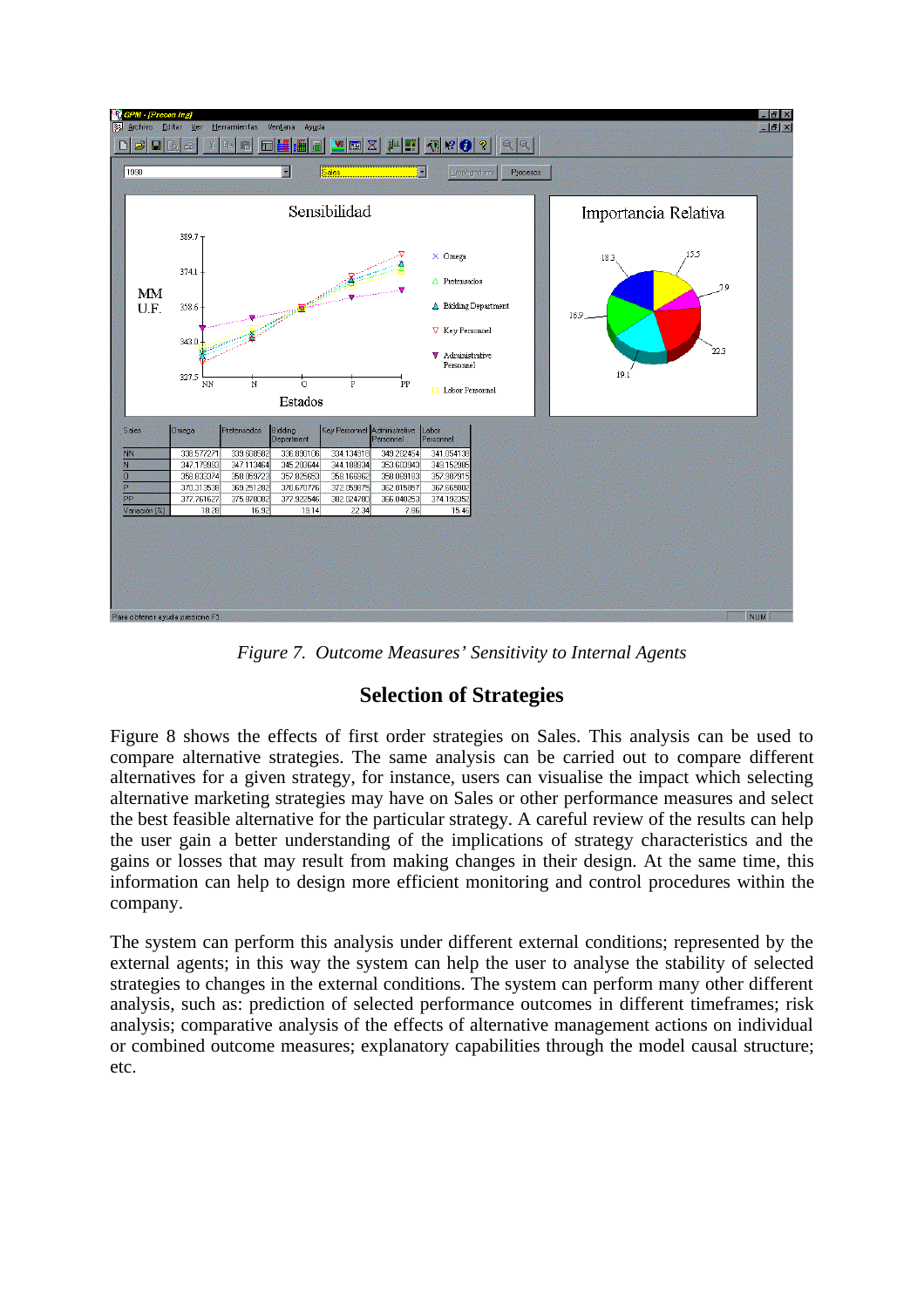

*Figure 8. Benefits of First Order Strategies*

#### **4. SUMMARY AND CONCLUSIONS**

The computer implementation of this modelling approach allows the development of a sophisticated model presented in a simple form for the decision-makers. The model can be built in a short period of time, with a reduced amount of effort and preliminary analyses, performed earlier in the modelling effort, can help to refine and perfect the model. The computer model used as an example was developed in a single three hours modelling session. Previous modelling efforts, with a limited computer implementation, took three to four times longer, in a period of several weeks, to produce similar results.

## **Acknowledgements**

The authors gratefully acknowledge PRECON, the Universidad Católica de Chile, the Chilean Fund for Science and Technology, FONDECYT, and the Corporación de Investigación de la Construcción for partially supporting the work of the first author.